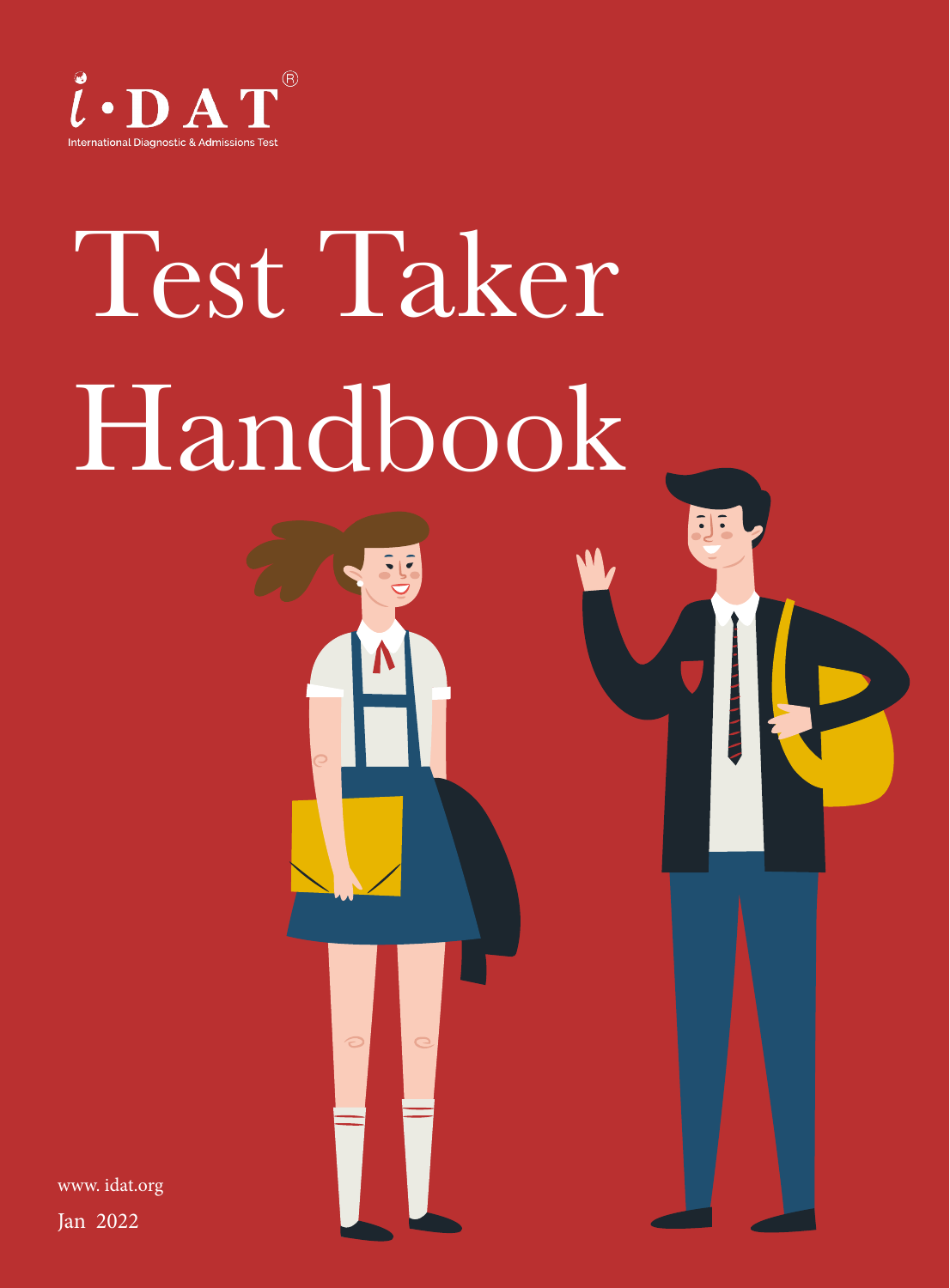## About IDAT

The International Diagnostic and Admissions Test (IDAT) is revolutionising schools' admissions and diagnostics for beginning students. As the world becomes more international and students are global citizens, it is less and less likely that a student will complete all of his/her schooling in one learning environment. As families search for the best learning opportunities for their students, who are increasingly becoming global citizens, it becomes more difficult for schools to select students who are a good fit for their institutions, and how best to meet the students' learning needs.

## Contact us

Website: www.idat.org Phone: +61 2 8316 6633 Email: info@idat.org General enquires: Leave message on website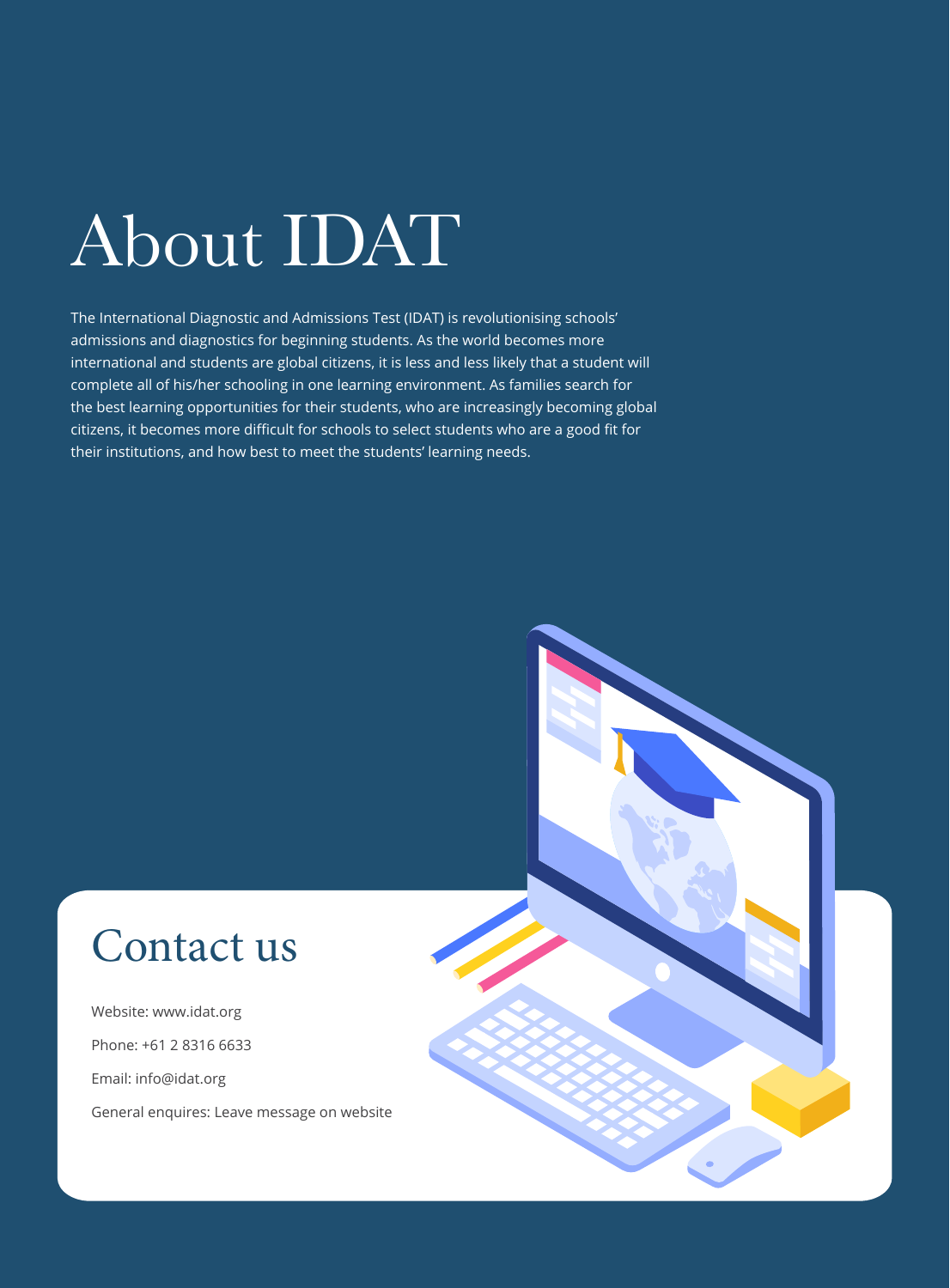## Test Structure



### English

#### **Reading & Writing**

The English curriculum for IDAT assesses grammar, vocabulary, punctuation, phonics and spelling through multiple-choice questions. The writing is conducted using a keyboard with students needing to demonstrate comprehensive English skills, text type knowledge, sentence creation and variance and appropriate register, as required of the tasks. The reading texts, as appropriate to age and grade level, require students to identify themes, details, characters, literary devices and understanding.

#### **Speaking & Listening**

The speaking and listening are assessed in an innovative method which moves away from decades old inauthentic audio scripts. Instead, IDAT simulates a real classroom and social environment in having students conduct a conversation with an avatar. Listening comprehension and abilities are based on students' abilities to understand questions, listen to the avatar tell stories and recount details of what is understood. The speaking element requires students to respond to relevant questions for schools to get to know a student and extended speeches which tell narratives, express points of view and show critical thought.



### Mathematics

Students will complete between 14-24 multiple-choice math problems. They will have 2-3 questions per type of math listed on the outline of the Stage test. The test includes algebra, geometry, measurement, statistics, equations, etc., and the test will comprehensively examine students' mathematical knowledge and problem-solving skills. For questions requiring a calculator, the calculator will appear on the screen for students to use.



### Global Knowledge

The Global Knowledge test has three sections with three main outcomes to assess. The sections are Logic (including transformation, patterns, problem-solving and deductive skills), science, and technology. The logic component helps to demonstrate a student's cognitive strengths. The Social Sciences portion of the test is not only a chance to test students on material that is common for their age and class at the current time, it is also a chance for students to prepare and study content area for the IDAT.

Please refer to our website 'Prepare for the test' page for the current list of topics. Students are encouraged to study and commit to memory facts, figures, dates, and definitions that pertain to this topic. Not only will this demonstrate school learning and retention, it will also show that a student is able to study and learn in a school environment for assessment purposes.



#### Character

The character test is a positive experience for student as they self-assess their attitudes, appetites and aptitudes in communication, creative thinking, risk-taking and collaboration. The students complete easy multiple-choice and ranking activities which, when consolidated, make positive statements to help schools get to know their students and their executive skills.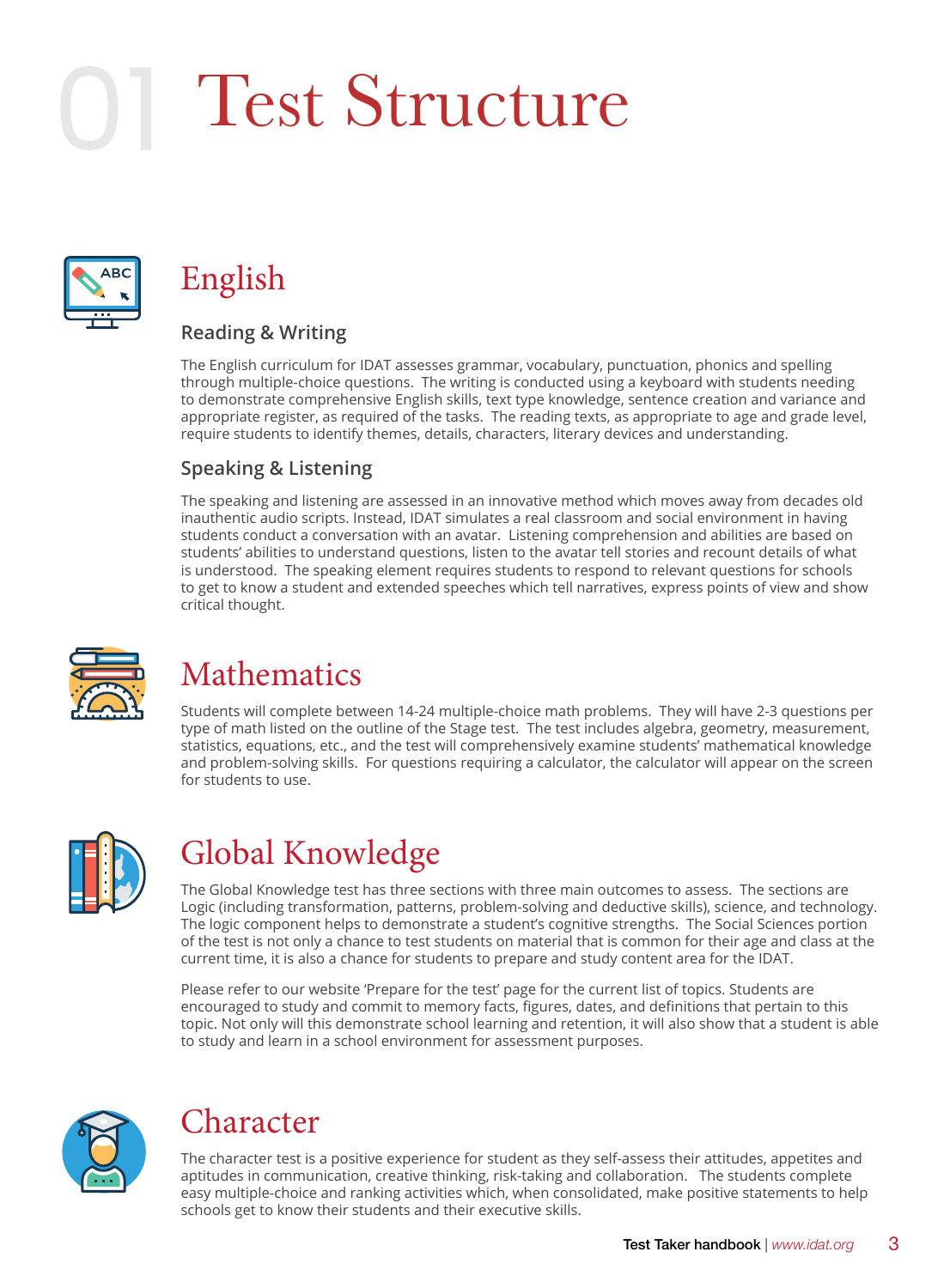

| <b>Subject</b>                                        | No. of<br><b>Question</b> | <b>Duration</b>    | <b>Question Type</b>                                                                                                                                                                                                                                                |
|-------------------------------------------------------|---------------------------|--------------------|---------------------------------------------------------------------------------------------------------------------------------------------------------------------------------------------------------------------------------------------------------------------|
| English: Vocabulary,<br>Grammar, Reading &<br>Writing | $22 + 2$                  | 30 mins<br>20 mins | • Spelling<br>• Write a narrative<br>• Phonics<br>• Explain a process<br>• Parts of speech<br>• Past & present tense<br>• Punctuation & Capitalisation<br>• Everyday & High-Frequency words<br>• Reading comprehension of short stories with pictures for<br>detail |
| English: Interview<br>(Listening & Speaking)          | 10                        | 15 mins            | • Interview Questions<br>• Listening to & retelling stories<br>• Telling stories                                                                                                                                                                                    |
| Mathematics                                           | 14                        | 15 mins            | • Fractions & Decimals<br>• Statistics<br>• Addition & Subtraction<br>• Geometry<br>• Measurement - Time<br>• Patterns & Place Value<br>• Measurement - Length                                                                                                      |
| Global Knowledge                                      | 18                        | 15 mins            | · Science<br>• Technology<br>. Logic - IQ style testing of patterns, space & problem solving                                                                                                                                                                        |
| Character                                             | 36                        | 20 mins            | · Self-awareness<br>• Risk-taking, Adaptation & Resiliency<br>• Creativity & Problem Solving<br>• Communication & Empathy                                                                                                                                           |



## Stage 2

| <b>Subject</b>                                        | No. of<br><b>Question</b> | <b>Duration</b>              | <b>Question Type</b>                                                                                                                                                                                                                                         |
|-------------------------------------------------------|---------------------------|------------------------------|--------------------------------------------------------------------------------------------------------------------------------------------------------------------------------------------------------------------------------------------------------------|
| English: Vocabulary,<br>Grammar, Reading &<br>Writing | $74 + 7$                  | 35 mins<br>$^{+}$<br>25 mins | • Parts of Speech<br>· Spelling<br>• Phonics<br>• Apostrophes & Question Marks<br>· Suffixes, Prefixes & High-Frequency Words<br>. Write a narrative using compound & simple sentences<br>Reading comprehension of short stories for detail & main<br>· idea |
| English: Interview<br>(Listening & Speaking)          | 10                        | 15 mins                      | • Formal Interview Questions<br>• Listening to & retelling stories<br>• Telling stories                                                                                                                                                                      |
| Mathematics                                           | 16                        | 20 mins                      | • Measurement - length<br>• Angles<br>• Addition & Subtraction<br>• 2D Geometry<br>• Problem Solving<br>• Multiplication & Division<br>• Measurement – time<br>Fractions & Decimals                                                                          |
| Global Knowledge                                      | 18                        | 15 mins                      | • Science<br>• Technology<br>• Logic – IQ style testing of patterns, space & problem solving                                                                                                                                                                 |
| Character                                             | 36                        | 20 mins                      | · Self-awareness<br>• Risk-taking, Adaptation & Resiliency<br>• Creativity & Problem Solving<br>• Communication & Empathy                                                                                                                                    |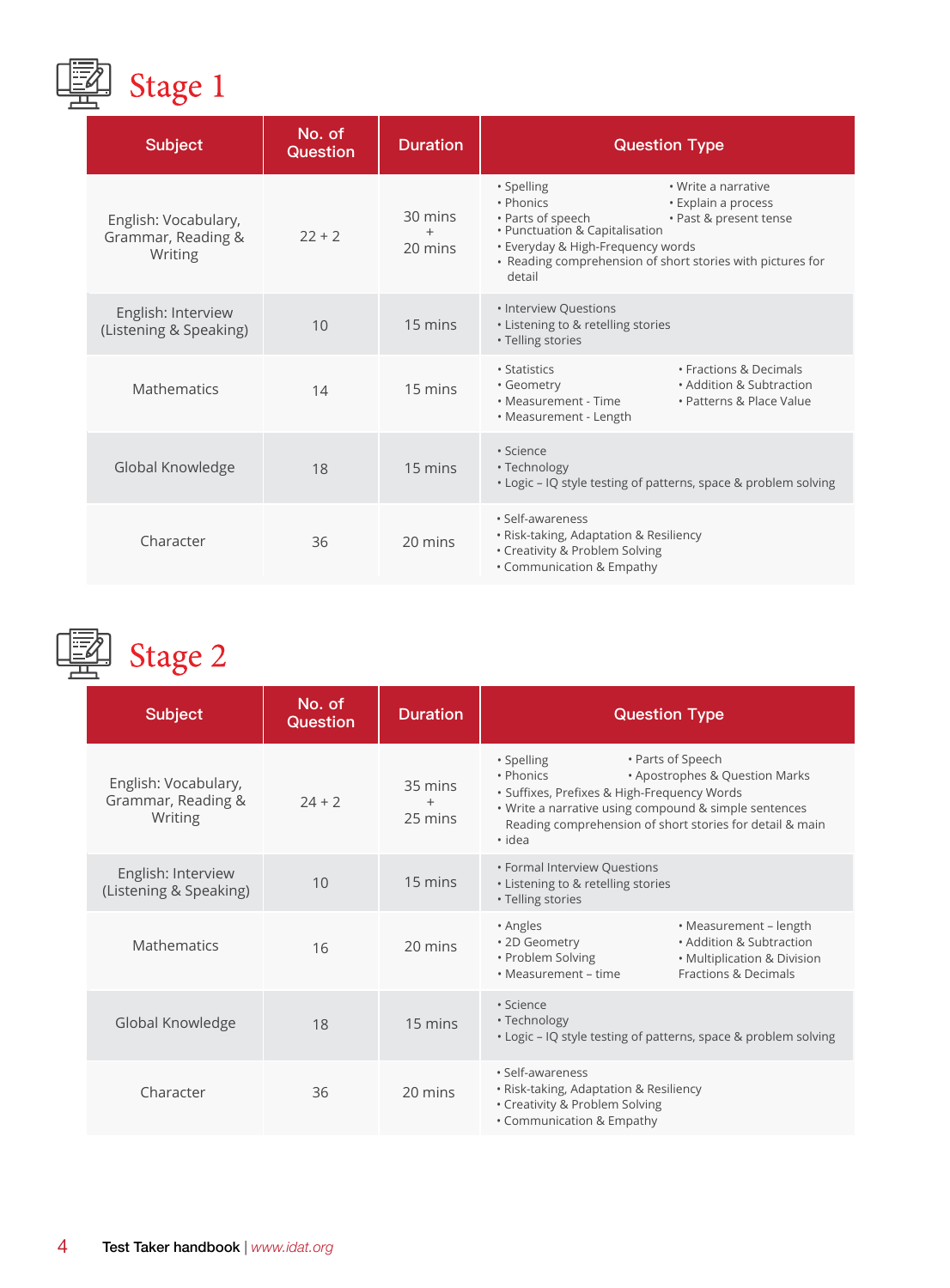

| <b>Subject</b>                                        | No. of<br><b>Question</b> | <b>Duration</b>    | <b>Question Type</b>                                                                                                                                                                                                                                                     |
|-------------------------------------------------------|---------------------------|--------------------|--------------------------------------------------------------------------------------------------------------------------------------------------------------------------------------------------------------------------------------------------------------------------|
| English: Vocabulary,<br>Grammar, Reading &<br>Writing | $24 + 2$                  | 35 mins<br>30 mins | • Modals & phrases<br>• Spelling<br>· Complex sentences<br>• Commas<br>· Direct & indirect speech<br>· Idioms, Noun phrases, & Root Words<br>• Verb tenses (present, past, future, perfect & passive)<br>• Reading comprehension for information, summary and<br>purpose |
| English: Interview<br>(Listening & Speaking)          | 10                        | 20 mins            | • Formal Interview Questions<br>. Show interest in detail in interview answers<br>. Listen to and summarise a short story with details                                                                                                                                   |
| Mathematics                                           | 18                        | 25 mins            | • Fractions & Decimals<br>• Angles<br>• Addition & Subtraction<br>• 3D Geometry<br>• 2D Geometry<br>• Numbers – Place Value<br>• Problem Solving<br>• Multiplication & Division<br>• Measurement - Length & Space                                                        |
| Global Knowledge                                      | 16                        | 15 mins            | · Science<br>• Technology<br>. Logic - IQ style testing of patterns, space & problem solving                                                                                                                                                                             |
| Character                                             | 36                        | 20 mins            | · Self-awareness<br>· Risk-taking, Adaptation & Resiliency<br>• Creativity & Problem Solving<br>• Communication & Empathy                                                                                                                                                |

 $\sqrt{3}$  Stage 4

| <b>Subject</b>                                        | No. of<br><b>Question</b> | <b>Duration</b>    | <b>Question Type</b>                                                                                                                                                                                                                                                                                         |
|-------------------------------------------------------|---------------------------|--------------------|--------------------------------------------------------------------------------------------------------------------------------------------------------------------------------------------------------------------------------------------------------------------------------------------------------------|
| English: Vocabulary,<br>Grammar, Reading &<br>Writing | $23 + 2$                  | 40 mins<br>30 mins | • Spelling of longer words<br>• Nuance words and infrequent vocabulary<br>. Reading and critically comparing two similar texts<br>• Paragraph constructions and varied sentence types<br>• Text types: explanatory, argumentative and informative<br>. Reading for theme, summary, purpose and point of view |
| English: Interview<br>(Listening & Speaking)          | 10                        | 20 mins            | • Formal Interview Questions<br>• Extended speaking about their strengths<br>· Listening to information and relating to self in spoken<br>response                                                                                                                                                           |
| <b>Mathematics</b>                                    | 20                        | 25 mins            | • Fractions<br>• Addition<br>· Subtraction<br>· Division<br>• Multiplication<br>• Algebra<br>• Problem Solving<br>· Integers<br>• Measurement & Geometry<br>• Ordering                                                                                                                                       |
| Global Knowledge                                      | 17                        | 15 mins            | · Science<br>• Technology<br>. Logic - IQ style testing of patterns, space & problem solving                                                                                                                                                                                                                 |
| Character                                             | 36                        | 20 mins            | · Self-awareness<br>• Risk-taking, Adaptation & Resiliency<br>• Creativity & Problem Solving<br>• Communication & Empathy                                                                                                                                                                                    |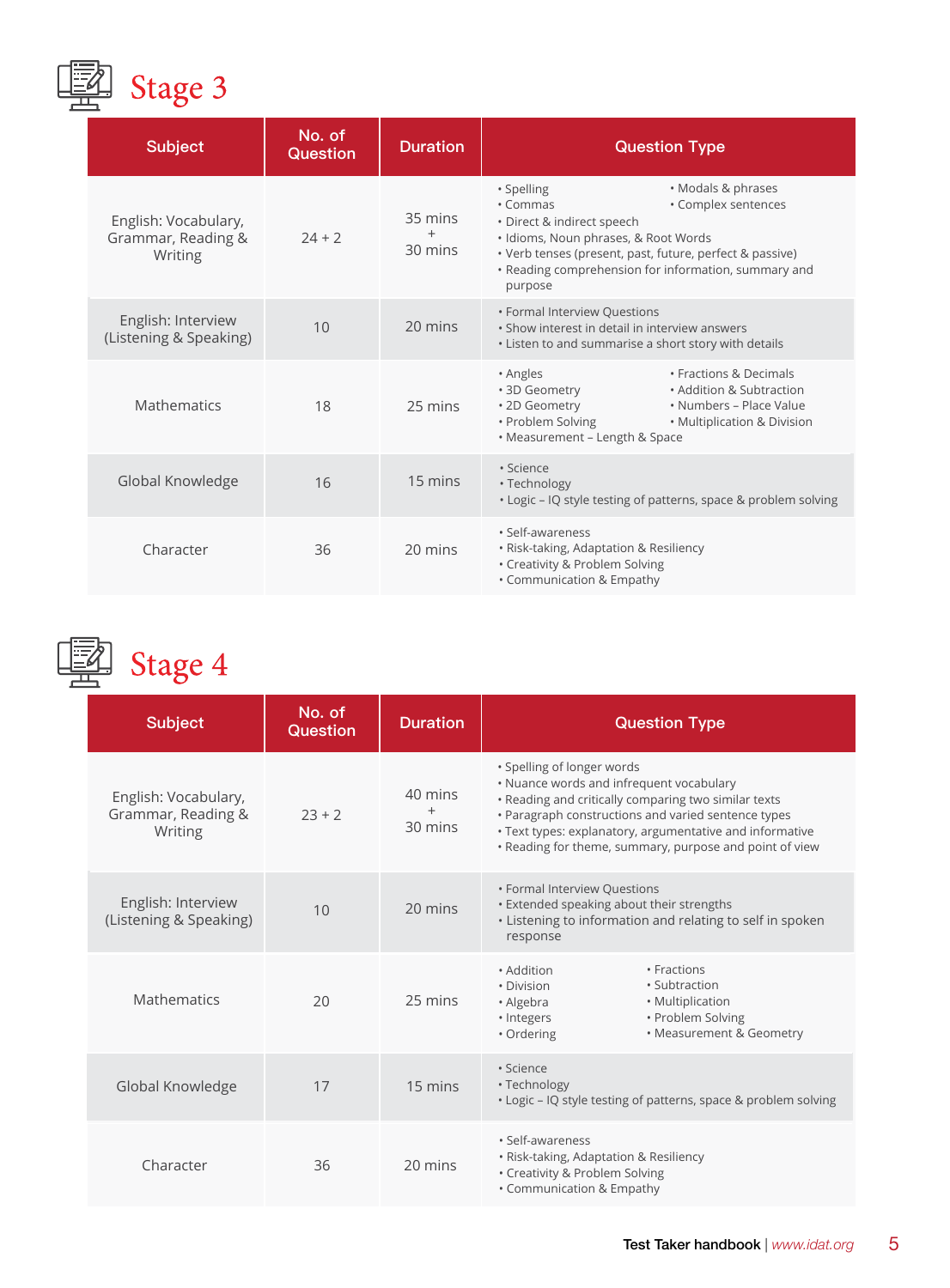

| <b>Subject</b>                                        | No. of<br><b>Question</b> | <b>Duration</b>              | <b>Question Type</b>                                                                                                                                                                                                                                                                                                                                                 |
|-------------------------------------------------------|---------------------------|------------------------------|----------------------------------------------------------------------------------------------------------------------------------------------------------------------------------------------------------------------------------------------------------------------------------------------------------------------------------------------------------------------|
| English: Vocabulary,<br>Grammar, Reading &<br>Writing | $26 + 2$                  | 45 mins<br>$^{+}$<br>35 mins | • Colons & Semi-Colons<br>· Spelling<br>• Refined vocabulary<br>· Idioms, euphemisms & slang<br>• Reading to compare and contrast<br>• Paragraphs, linking words and flow in writing<br>. Reading for comprehension and point of view<br>· Text types: explanatory, argumentative and informative<br>. Reading and evaluating classical writing and literary devices |
| English: Interview<br>(Listening & Speaking)          | 10                        | 25 mins                      | • Formal Interview Questions<br>· Spoken descriptions with imagery<br>• Listening to imagery and description for details<br>. Responding to and giving opinions and points of view                                                                                                                                                                                   |
| Mathematics                                           | 22                        | 35 mins                      | • Lines & Polygons<br>• Equations<br>· Patterns & Algebra<br>• Time & Scale<br>• Algebraic Fractions<br>• Area & Volume<br>• Fractions & Decimals<br>• Transformation<br>• Chance, Rate & Ratios<br>. Whole Numbers                                                                                                                                                  |
| Global Knowledge                                      | 18                        | 15 mins                      | · Science<br>• Technology<br>. Logic - IQ style testing of patterns, space & problem solving                                                                                                                                                                                                                                                                         |
| Character                                             | 36                        | 20 mins                      | · Self-awareness<br>· Risk-taking, Adaptation & Resiliency<br>• Creativity & Problem Solving<br>• Communication & Empathy                                                                                                                                                                                                                                            |

图 Stage 6

| <b>Subject</b>                                        | No. of<br><b>Question</b> | <b>Duration</b>              | <b>Question Type</b>                                                                                                                                                                                                                                                                                                                                                      |
|-------------------------------------------------------|---------------------------|------------------------------|---------------------------------------------------------------------------------------------------------------------------------------------------------------------------------------------------------------------------------------------------------------------------------------------------------------------------------------------------------------------------|
| English: Vocabulary,<br>Grammar, Reading &<br>Writing | $27 + 2$                  | 45 mins<br>$^{+}$<br>35 mins | · Spelling and self-editing<br>• Text types: explanatory and informative<br>• Writing scientific processes and procedures<br>• Decoding, nuances, unknown words and parts of<br>• Paragraphs, sentence variety, linking words and flow of<br>longer written pieces<br>. Identifying literary themes, central ideas and literary devices<br>in classical writing           |
| English: Interview<br>(Listening & Speaking)          | 10                        | 25 mins                      | • Formal Interview Questions<br>• Speaking about a controversial topic with reasoning                                                                                                                                                                                                                                                                                     |
| Mathematics                                           | 74                        | 35 mins                      | · Trigonometric Sequence<br>• Matrices<br>• Conjugate Complex Numbers<br>• Probability<br>• Operations of Complex Numbers<br>• Area of Triangles<br>· Real & Complex Number (Imaginary)<br>• Binomial Theorem<br>· Pythagoras & Right-Angled Triangles<br>. Sine & Cosine Rules<br>· Pythagoras & Right-Angled Triangles<br>• Arithmetic Sequence<br>· Geometric Sequence |
| Global Knowledge                                      | 18                        | 15 mins                      | · Science<br>• Technology<br>. Logic - IQ style testing of patterns, space & problem solving                                                                                                                                                                                                                                                                              |
| Character                                             | 36                        | 20 mins                      | · Self-awareness<br>· Risk-taking, Adaptation & Resiliency<br>• Creativity & Problem Solving<br>• Communication & Empathy                                                                                                                                                                                                                                                 |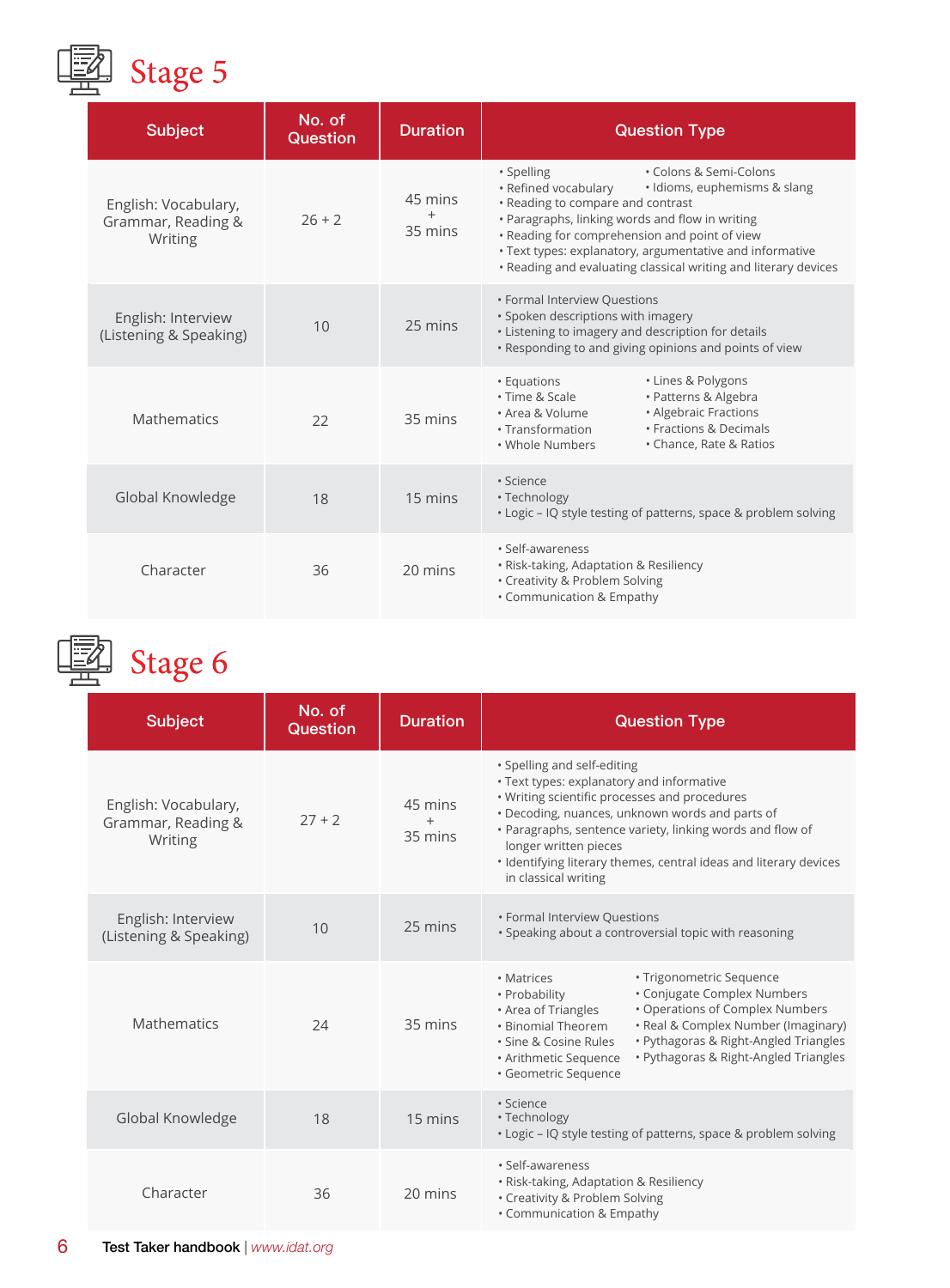## Register your IDAT account 02



### Enter personal information

Fill in all required sections. Make sure you upload a valid photo ID (Passport or ID card). For students who do not have a photo ID, Please email info@idat.org as soon as possible.

| What's IDAT?<br>Book a Test<br>The Test<br>Organization -           | Partner Schools IDAT connect<br>Contact us |                         |
|---------------------------------------------------------------------|--------------------------------------------|-------------------------|
| Step 1 - Enter personal information<br>Step 2 - Contact information | Step 3 - Additional information            | Step 4 - Create account |
| If you have account, please login                                   |                                            |                         |
| First name / Given name*                                            | Last name / Sumame <sup>*</sup>            |                         |
| First name / Given name                                             | Last name / Sumarray                       |                         |
| Date of birth <sup>*</sup>                                          | Gender*                                    |                         |
| Month<br>Day<br>Year<br>$\omega$ .<br>w.                            | Please Cheese Gender<br>$\sim$<br>×.       | <b>Uploed ID</b>        |
| Phone <sup>1</sup>                                                  | ID type <sup>*</sup>                       |                         |
| <b>AB +61 + Phone</b>                                               | Please Choose ID Type                      | ×                       |
| ID nombar <sup>4</sup>                                              | D expire <sup>*</sup>                      |                         |
| <b>ID</b> rumber                                                    | Month.<br>New<br>$\sim$                    | Day<br>÷<br>v           |



### Enter contact information

Fill in your contact information including your address and the information of student's guardian.

| What's IDAT?<br>The Test . Book a Test | Organization . Partner Schools IDAT connect .<br>Contact us                                |
|----------------------------------------|--------------------------------------------------------------------------------------------|
| Step 1 - Enter personal information    | Steo 2 - Contact information<br>Step 3 - Additional information<br>Step 4 - Create account |
| Address <sup>*</sup>                   | City! District <sup>*</sup>                                                                |
| <b>CONTRACTOR</b>                      | <b>Chattisant</b>                                                                          |
| State/Previene*                        | Postosfa <sup>+</sup>                                                                      |
| Think Percent                          | 1 Postero                                                                                  |
| Country*                               | Guardian's full name."                                                                     |
| Masse (2000) County                    | Liquiday/1 lof rugar<br>$\sim$                                                             |
| Guardian's smal <sup>4</sup>           | Guardian's phone <sup>4</sup>                                                              |
| Download council                       | Contact of the                                                                             |



## Additional information

Tell us about how did you hear about IDAT. Tick the relevant box which shows your preferences.





Enter your email as the account user name and set up the password. Click submit to complete your account registration.

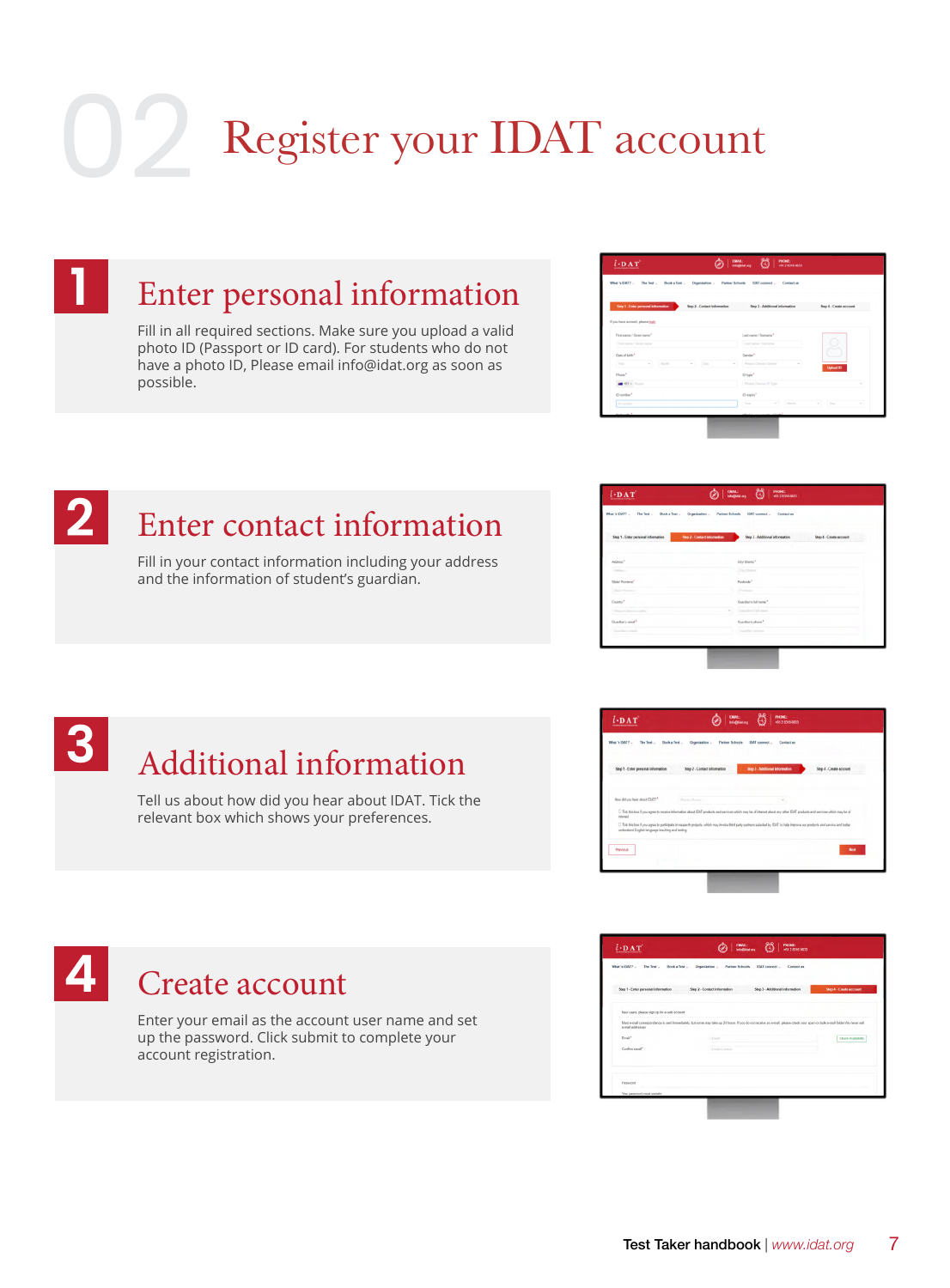## Schedule your test

### Enter school information

Fill in the information of your current school and the schools you are applying for.



#### Location & Time **2**

Select **IDAT Secure 360** as your test location, and choose the available test session that suits you the most.

| <b>Test Centre Search</b>                                                 |    |                                                                                                                                                                       |                                                           |              |
|---------------------------------------------------------------------------|----|-----------------------------------------------------------------------------------------------------------------------------------------------------------------------|-----------------------------------------------------------|--------------|
| Avenue                                                                    | v. | Melbourne                                                                                                                                                             |                                                           |              |
|                                                                           |    | the test centre information link may provide more information regarding wheelchair support, parking, directions, and other physical considerations for a test centre. |                                                           |              |
|                                                                           |    |                                                                                                                                                                       |                                                           |              |
| <b>Test Centre: Melbourne</b>                                             |    |                                                                                                                                                                       |                                                           |              |
|                                                                           |    |                                                                                                                                                                       |                                                           |              |
|                                                                           |    |                                                                                                                                                                       |                                                           |              |
|                                                                           |    |                                                                                                                                                                       |                                                           |              |
| Australia - Melbourne                                                     |    |                                                                                                                                                                       |                                                           |              |
| You will be contacted with the address and details of your test location. |    |                                                                                                                                                                       |                                                           |              |
|                                                                           |    | <b>Miller Street</b>                                                                                                                                                  | <b>The Secretary Control</b><br>and interiors.            | <b>SALES</b> |
|                                                                           |    | hoten                                                                                                                                                                 | <b>MAY BAY</b><br><b>Marita</b>                           |              |
| Aptala - Mébourne                                                         |    | <b>Sept Mary</b><br><b>Michigan</b>                                                                                                                                   | <b><i><u>SECRETS</u></i></b><br>$08 - 00$                 |              |
|                                                                           |    | <b>MARK</b>                                                                                                                                                           | <b>SHEATER</b><br>$\sim$                                  |              |
| DAT Secure 360 In home test-                                              |    | <b>Allen</b><br><b>bottless</b>                                                                                                                                       | $-1.1$ + 12 + + +<br>1.1.1.1.1.1.1<br>$-1$ $-1$ $-1$ $-1$ |              |

## Confirmation

Confirm the details that you have entered and make sure all information is correct.



## **4**

**3**

**1**

#### Payment

Make your payment in full to secure your booking. We accept the following payment methods:

- Credit or debit cards
- Digital payment (eg. Alipay, Wechat pay)
- Online bank transfer see bank details below:

Account Name: International Diagnostic and Admissions Test BSB: 062-759

A/C Number: 1049 4874

Bank name: Commonwealth Bank Australia

*\* IDAT strictly adheres to the laws and regulations of each country. As such, we do not accept cash payments.*



#### **WHAT YOU NEED TO REMEMBER**

Once your booking is confirmed, you will receive a confirmation email. If you do not receive it within two business days, please check your junk or spam email folders. Review your confirmation email to ensure your name is listed EXACTLY how it is on the identification you intend to show on the day of your test.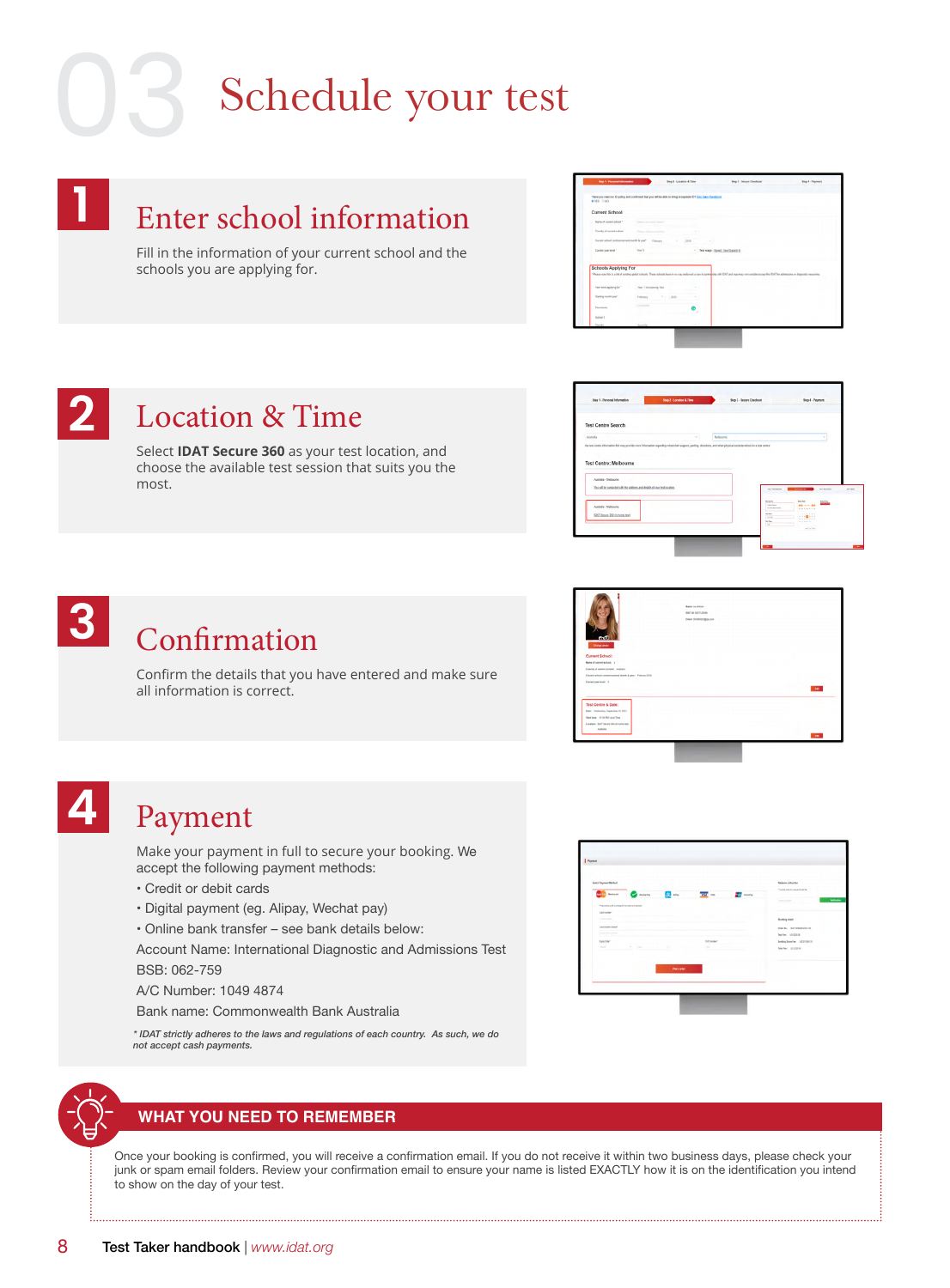## Cancellations and Rescheduling 04

● **Phone:** +61 2 8316 6633

● **Leave a message:** https://www.idat.org/contact-us/

Please note for any cancellations or rescheduling of tests, you will need to adhere to the following guidelines and note the applicable fees related to these changes.

• If you decide not to take the IDAT test after making your booking online, you have up to 14 full calendar days before your test date to claim a full refund. You can request a cancellation in writing by contacting the customer service team in your region at: idat.org/contact.

• If you cancel the test, with less than 14 calendar days, but at least 7 full calendar days before your test date, you will receive a partial refund (50% of the test fee paid).

• If you reschedule your test, with at least 7 full calendar days before your test date, you will be able to reschedule the test for free, ONCE ONLY. Any further rescheduling request towards your new test date involves a rescheduling fee (50% of the test fee paid).

• No refunds will be provided on cancelling or rescheduling the exam less than 7 calendar days before the exam.

PLEASE NOTE: The cancellation and reschedule policy does not include your test date.

#### Refunds

IDAT may, in its sole discretion, offer you a refund for any testing fees where you have registered and paid any testing fee directly to IDAT. Full refunds are only offered where:

A. You change your mind no less than 14 full calendar days prior to your scheduled test date;

or

B. If you are unable to take the scheduled test due to illness (and with a provided medical certificate), you may check your handbook to make sure the absence is in accordance with IDAT policy.

#### Cancellation of test

Students may cancel their IDAT test booking with a minimum of 7 business days prior to the scheduled test, request must be put in writing. With more than 7 days' notice but less than 14 days, student may eligible for a partial refund or a full credit for rescheduling the test to another time. With less than 7 days' notice, the student is not eligible for credit or refund. If there are medical or extenuating circumstances, they may be considered on merit or compassion by writing to info@idat.org with "Test Cancellation" in the subject line. Any refund considered will be minus a 20% administration fee and subject to bank fees and currency rates.

#### Transfer or Changing test date

Students may postpone or change their test booking by retrieving online bookings and making change requests before at least 7 business days of the scheduled test.

#### Special Requirements

IDAT and their test centres may make special arrangements and/or give special consideration to students with recognised hearing, visual or other impairments. Students should submit requests for special arrangements in writing to info@idat.org with "Special Arrangement Request" in the subject BEFORE booking the test. Requests must be made 21 working days in advance. Students may be required to submit medical proof of conditions to support the request.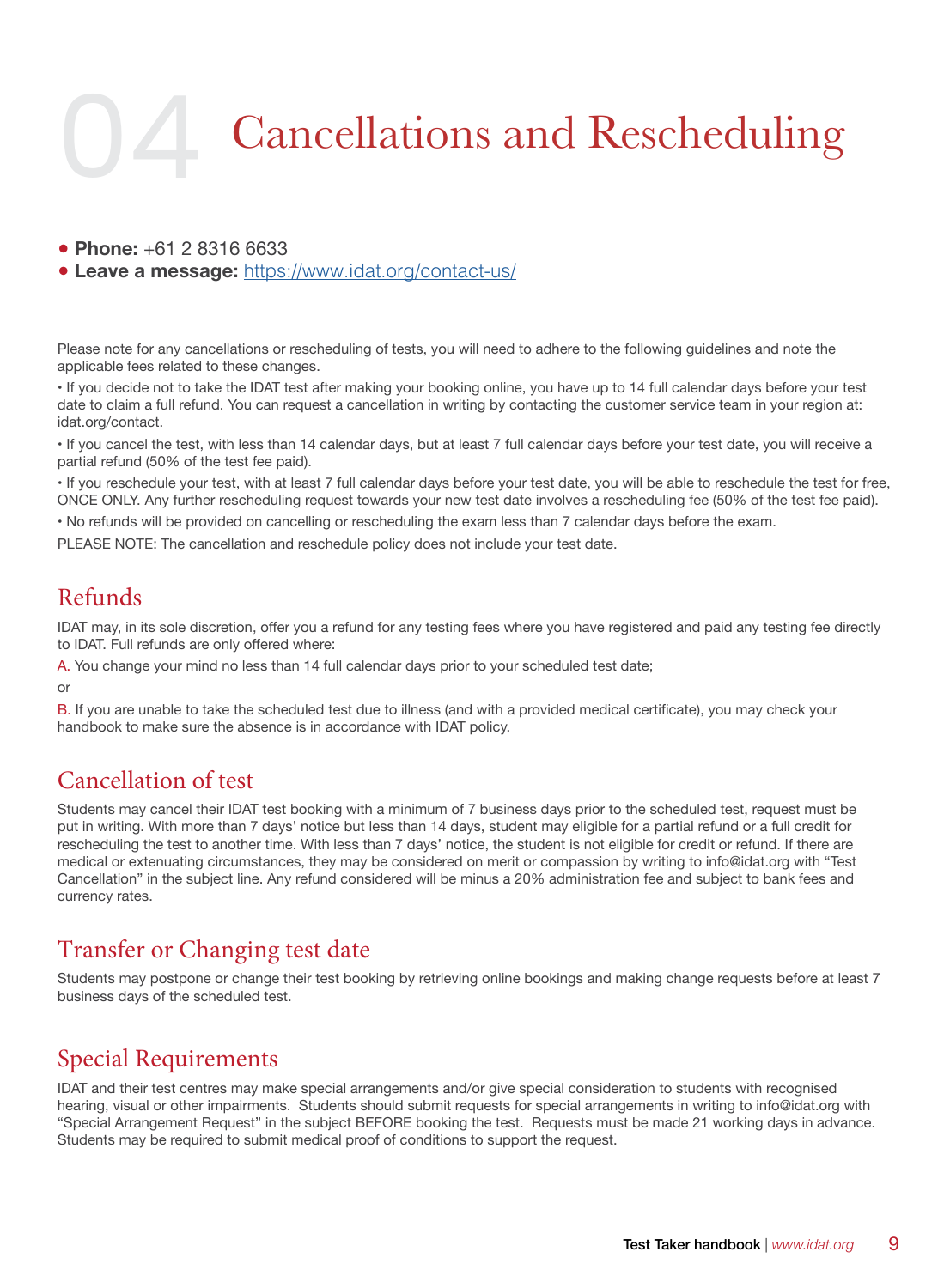## Preparing your test



Go to https://www.idat.org/prepare-for-the-test/ to read free information for test preparation. Please refer to the subject curriculum on our website for detailed testing areas and expected outcomes.

Become familiar with structure of the test, click each section to learn useful tips, the information including:

- Question types
- Things to remember
- Useful English Vocabulary
- Frequency sentence pattern
- Example questions



#### **WHAT YOU NEED TO REMEMBER**

- Go to https://www.idat.org/prepare-for-the-test/preparing-for-global-knowledge/. In Global Knowledge, the topics and subject areas are updated regularly. Candidates should study these information sheets as questions will be based on the material provided to them.
- Make sure you click the right stage and download the materials.

#### Log in your account and take a practice test **2**

- Keep in mind that the training test is designed to familiarise students with the format and functions of the IDAT scholarship test. The  $\cdot$  training test is shorter than the actual IDAT scholarship test.
- 

Please **ONLY** practice your training tests via **Google Chrome** web browser. Please do not use any tablet devices to carry out the training test.

• Please be aware that the training test occurs outside the formal test conditions. Your performance on this test does not guarantee an equivalent level of performance on your formal test day.

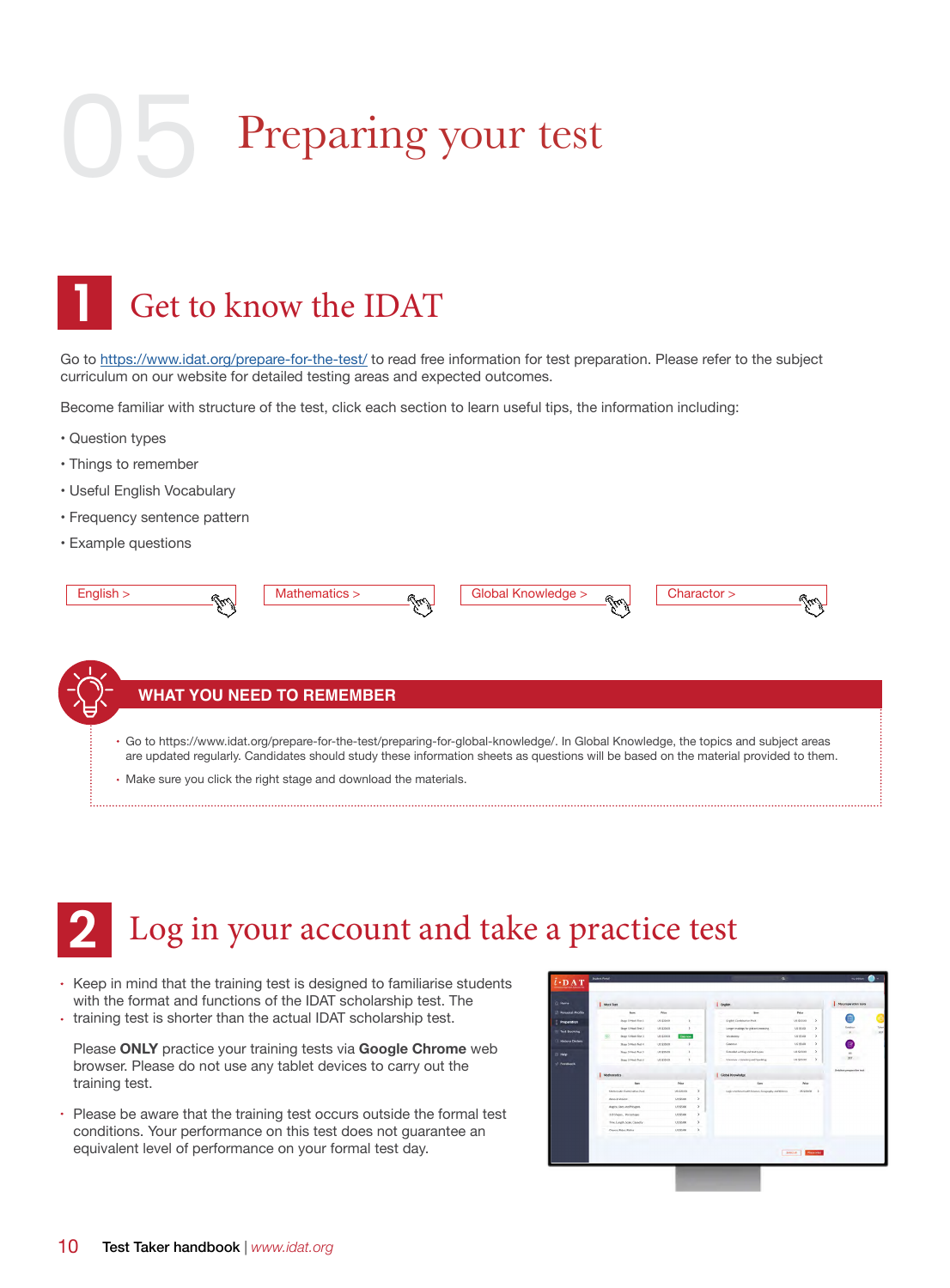**On the test day** 

#### Identification requirements

Provide proof of identity (valid and original passport or National Identity Card) on the test day that matches registration details exactly. Contact the test centre or IDAT administration before the test to confirm which type of identity document is accepted. Students taking the test outside their own country MUST use a passport or government ID if the identity document does not exactly match the registration information provided. Students must remove any covering from their faces for the test to confirm facial recognition.

#### Arrival times

Students are requested to arrive at the test centre 20 minutes before test time. Students that arrive late will not be allowed to take the test and will not be eligible for a refund or transfer.

#### What is required of you on test day

• Leave all personal belongings in the designated belongings area of the test centre. NO personal items will be allowed into the test and no smart devices (including watches) may be worn. Paper and pencils will be provided to the student by the test centre. Water can be provided upon request during the test if required.

• Speak only to the test proctor for confusion or questions. You cannot speak to anyone else in the testing room. Raise your hand to speak to the test proctor.

• Leave all test materials, including extra paper used in the test room, at the completion of the test.

#### You must not

You are not permitted to speak to anyone other than the proctor during the test. This must be done quietly, and in a respectful way or you will be asked to leave the test and will not be allowed to take the test and will not be eligible for a refund or transfer.

You are not permitted to leave the test room without the permission of the proctor. If you need to use the facilities, a proctor must accompany you, who will check the toilet prior to you entering. You may not speak to anyone on the way to or from the toilets.

You must not engage in any form of deception or malpractice which may damage the integrity or security of the IDAT. You cannot cheat, attempt to cheat, bring in outside notes, help another student, talk to another student, impersonate another student, copy work from anywhere, take materials out of the room or share materials, disrupt the test, or attempt to alter data or results of the test. Any student or family member of the student engaging in malpractice will not be allowed to complete the test and will not receive a result. This student will not be eligible for a refund for any fees paid. The student may be banned from taking future test and be liable for legal actions.

#### Security and biometric data

- You must provide a valid, non-expired passport or government ID to sit the IDAT.
- Your ID will be checked using facial recognition software.
- IDAT may make a copy of the ID document you present at the test centre.
- Test centres use CCTV recording to monitor possible infringements, address claims regarding the test and for managing the security of the building.

• Data may be shared with government authorities, schools or institutions processing an application you have submitted to them which includes IDAT results.

You can read our full privacy policy on what data IDAT collects and how it is protected at www.idat.org/privacypolicy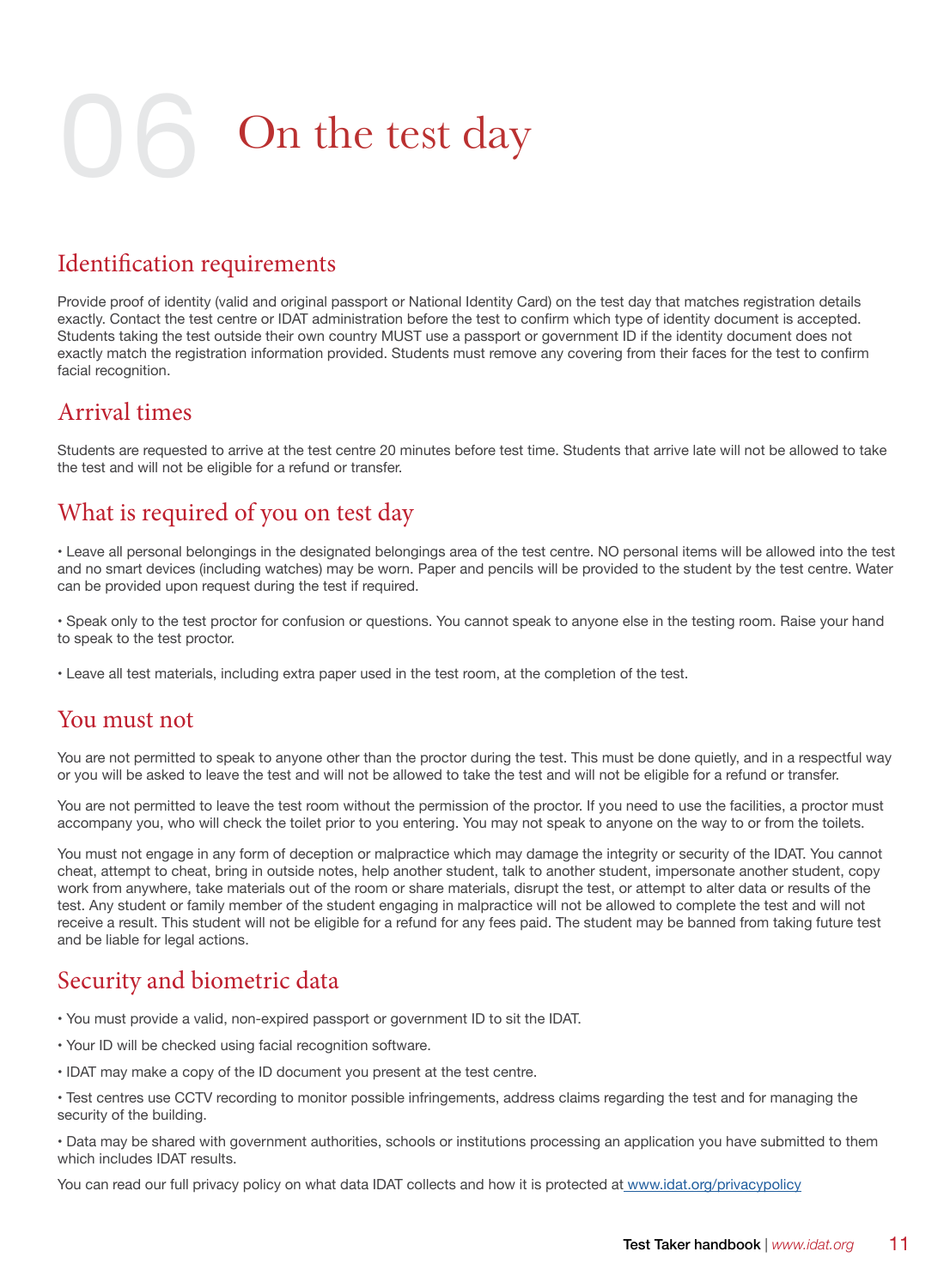#### Test centre rules

• Before entering the testing room, you will be asked to read and sign the IDAT Test Taker Rules Agreement, which includes the requirement to keep information confidential.

• Personal belongings are not allowed in the testing room. This includes but is not limited to the following:

 - Cell/mobile phones, hand-held computers/personal digital assistants (PDAs) or other electronic devices (must be switched off before storing in a locker)

- Jewellery that is wider than 1cm

- Watches, wallets and purses
- Hats, bags and coats
- Books and notes

• The test centre will provide you with a locker for your personal items but is not responsible for lost, stolen or misplaced personal items. You will not be allowed access to your locker again until you have finished your test and signed out unless it is necessary, for example, to take medication at a specific time.

- You must not eat, drink, or use tobacco anywhere in the test centre.
- You must remain in your assigned seat and not cause a disturbance for other candidates.
- You must not request, offer, or accept assistance of any kind from other test takers or test centre staff.
- You must not access study guides, notes, or any other learning materials at any time during the test, including during breaks.
- You must not take the test for someone else, or allow anyone else to take the test on your behalf.
- You must not interfere with the computer in any way.

• You must not copy down any of the test questions or answers from the test centre, and you may not, for any reason, share the test questions or answers with others.

• You will be offered an optional break during the test after you have completed the 'Reading' section.

• Should you need to take a break and leave the test room, you will be required to have your palm scanned upon exit and entrance into the test room.

• You are also not permitted to leave the building during breaks; however, you are permitted to use the restrooms located within the building.

#### Comfort aids

Test Takers are allowed to bring comfort aids into the testing room provided they are checked by the Test Administrator. Comfort aids include:

- Tissues
- Cough drops (must be unwrapped)
- Pillow for supporting neck, back or injured limbs

• Sweater, sweatshirt or blazer—if the item has pockets and you do not want to remove the item for inspection, you will be asked to show that the pockets are empty

- Eyeglasses and hearing aids
- Neck braces or collars (worn by people with neck injuries)
- Insulin pump attached to a person's body

**A candidate must provide his or her own comfort aids.**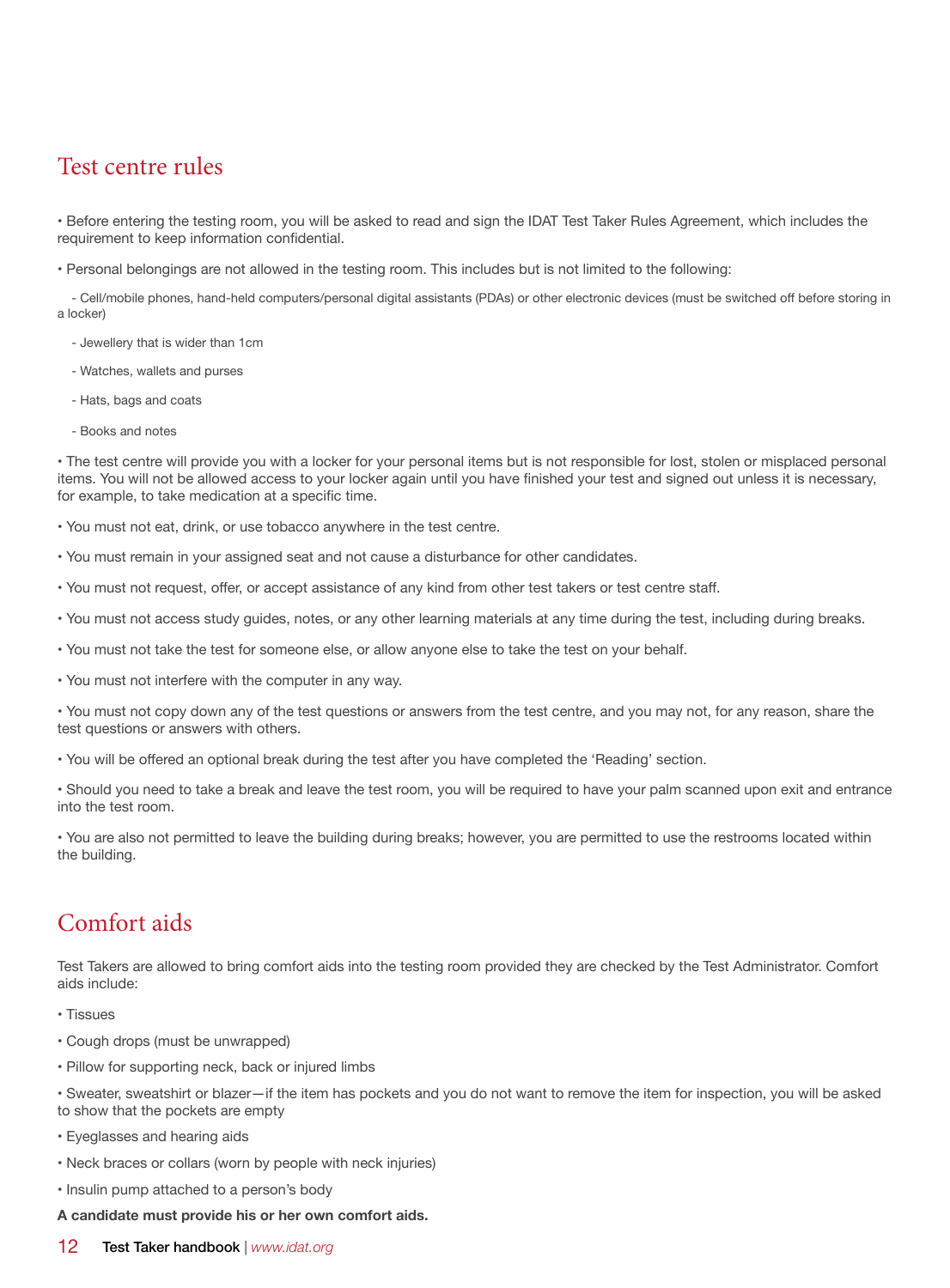## During the test

#### Starting your test

• Once it is time to start your test, the Test Administrator will take you into the test room and assign you a computer with headphones and built-in microphone. You will also be provided with an erasable noteboard booklet and pen. You must not take any notes until your test has started.

• You may not write on the erasable noteboard booklet until after the test has started.

• The Test Administrator will sign you into the computer and you will be presented with an on-screen nondisclosure reminder.

• The screen will guide you through an equipment check to make sure your headphones and microphone are working correctly. Your test will then begin. If there are any issues, you must immediately raise your hand and advise the Test Administrator.

#### The test

• Some items test your ability to listen to spoken English. You will hear international English speakers, with a variety of accents. You will not be able to replay the video/audio clips during the test.

- Some questions test your ability to speak English.
- You will be asked to speak into a microphone and will be recorded.
- You will not have an opportunity to re-record your responses.
- Our test and systems are designed to test normal conversational flow and volume.

• Candidates whose spoken responses contain features such as unnatural pausing/hesitation, or poor enunciation of words/ sentences, or where candidates do not follow the directions may have this reflected in their scores.

- Some questions test your ability to write in English.
- You may write your response in any valid form of English (British or American).
- For these questions you have an allotted amount of time to respond.
- If you do not answer the question within this time, you will be required to move to the next question.

• If you have questions or concerns, raise your hand and the Test Administrator will assist you as long as other candidates are not disturbed. For example, if you:

- Experience hardware or software problems or distractions that affect your ability to take the test,

 - Fill your noteboard during the test. The Test Administrator will bring you a new one. Note you may not remove the erasable noteboard booklet or pen from the testing room at any time during the test.

- The Test Administrator cannot answer questions related to test content, and you must not ask questions related to the content of the test.

#### Finishing your test

• After you finish the test, you must raise your hand to get the attention of the Test Administrator. The Test Administrator will come to your workstation and ensure your test has ended properly. Your test completion letter will print for you and sent to your email.

• You will be escorted out of the test room and your identification will be checked electronically when you leave the testing room.

• You will receive confirmation after returning the erasable noteboard booklet to the testing centre staff. You will receive it after returning the erasable noteboard booklet and other materials to the test centre staff. Do not leave these items at your testing workstation.

• Once this is complete, you can take all your personal belongings from the storage facilities and are able to leave.

• If you do not complete your test, you will not receive your completion letter.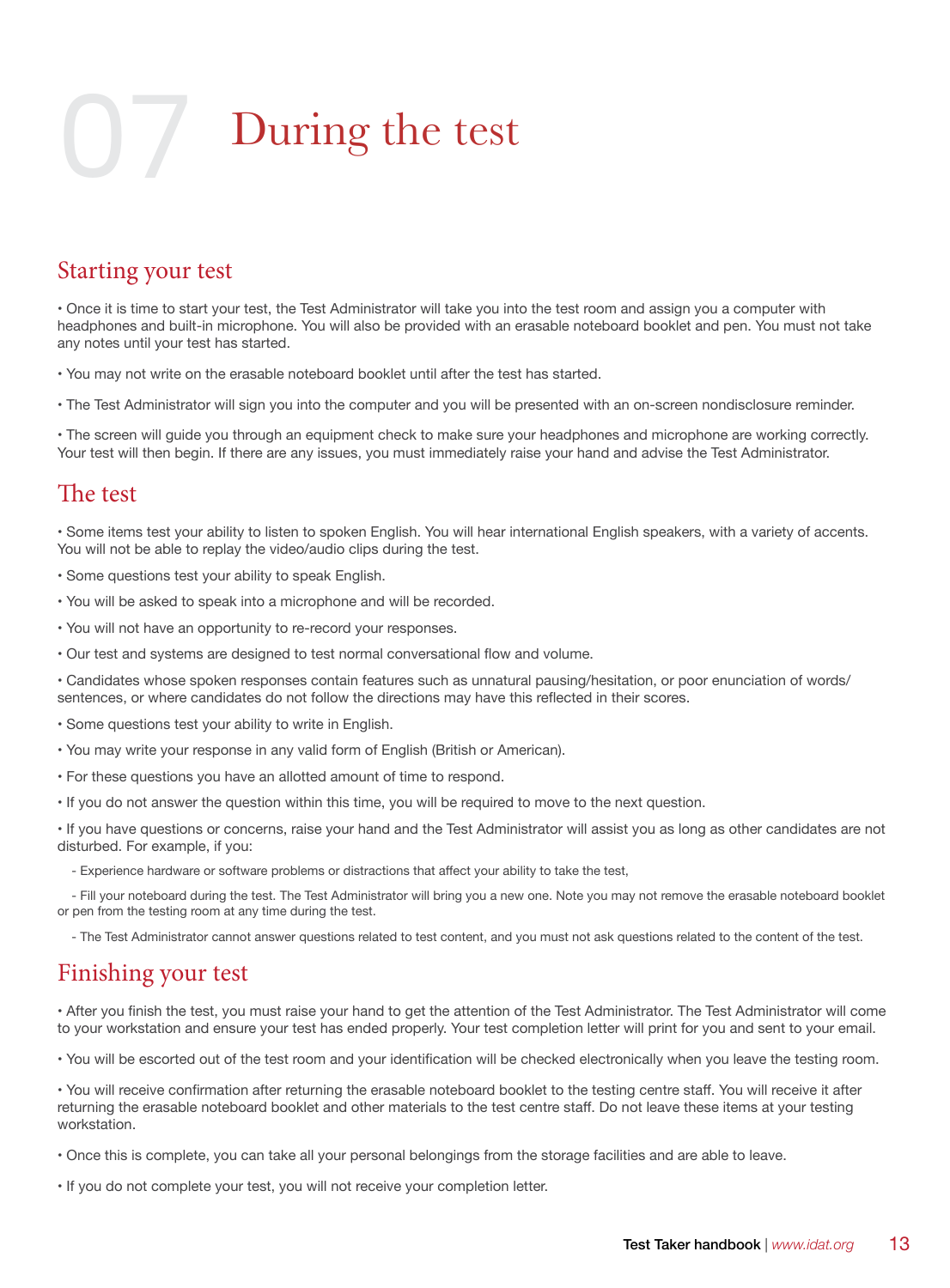## 08 After your test

Results are typically available within 2 business days of testing and students can review results and send results to their schools at that time.

Login to your account and click "view score" to see your score report.

#### Sending your result to schools

Your results will automatically be sent to selected schools in a secure way. You will also be able to send results to additional schools if you have booked this test independently.

- Log in to your account.
- Click 'View Score Reports'.
- Click 'Send Scores'.
- Type the name of your chosen schools in the field and click 'Search'.
- Tick the box next to the school's name when it appears in the list.
- Review your details, then scroll down the page and click 'Next' to confirm.

• Your results can be sent to up to three schools for free. A fee of USD \$10 will apply to each additional school you choose to receive your results.

#### Retaking and rescoring

#### **Retake policy**

If you are disappointed with your initial score, you may take the test again by doing the following:

• Book your next test as soon as the results from your last test are available. Next test dates must be at least 30 days apart from the previous one.

- Only book one test at a time.
- Take the test as many times as you wish.

#### **Requesting a rescore**

Within 5 business days of receiving test results, students may appeal the results and submit for re-marking. The request must be submitted in writing to info@idat.org with "Test Appeal" in the subject line.

The appeal fee is \$200 per test for remarking, and the entire test will be submitted for remarking. This process may take up to 10 business days to complete. Should any changes or revisions be made to test score, there will be a reissuance of results. The new results will be subject to the same terms and conditions as the original results and may be sent to up to three schools.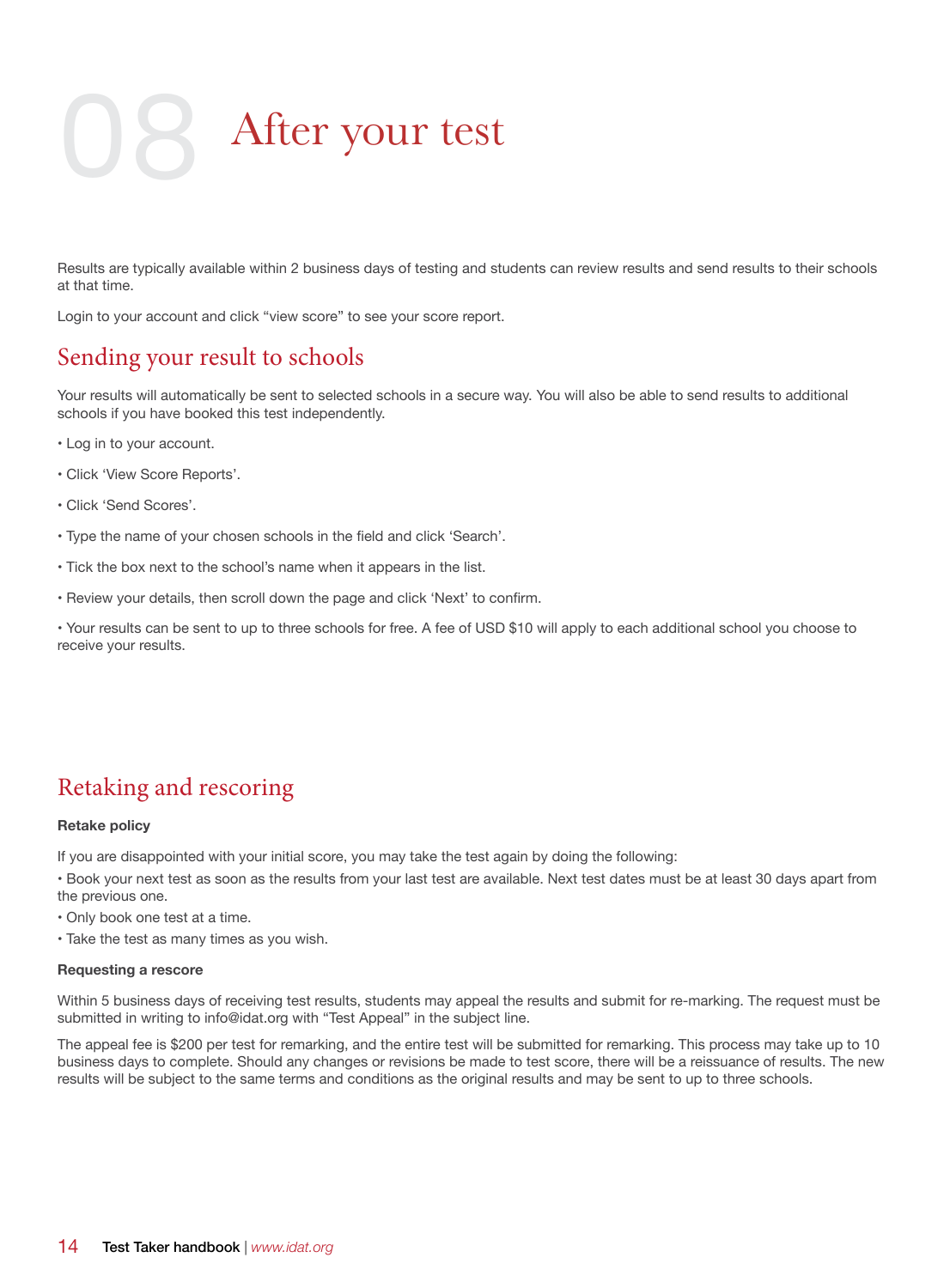## Terms & Conditions

**Here, you can find out how we safeguard your information and how we use it to improve our products and services for the benefit of all our customers and website users.**

The nature of our business means that from time to time, we will require some personal details from our customers and website users.

The data we collect could just be a name and an email address, but depending on your level of engagement with the International Diagnostic and Admissions Test Pty Ltd (hereafter IDAT), it could be much more than that.

The personal information you have shared with us, along with data on how you use our websites – what you search for and what preferences you select, for example – help us to better understand our customers as a group and as individuals. This in turn helps us to provide a range of products and services that meet your needs.

#### **How we protect your data**

When you share your personal information with any company, you have a right to expect that information to be treated with total confidentiality.

Your privacy is extremely important to us. We are committed to protecting any personal information you have given us, and we comply with all relevant data protection laws.

This means that:

· We take full responsibility for the information we hold about you.

- · We will protect your privacy at all times.
- · We will never sell your personal information.

 Whether you have supplied your personal details online, by phone or text, by email or in a letter, we will never use them without a lawful reason to do so. We will use them for the purposes for which they were initially requested and as fully explained in this Privacy Notice and Cookie Policy.

 These explain how your personal data is being managed and safeguarded by us, including:

- · What information we collect about you.
- · How we collect and use this information.
- · How we safeguard the information you've provided.
- · Your rights in relation to the information we hold about you.
- · How to report abuse.

At IDAT, we know that you care how your personal information is used and we appreciate that you trust us to do that carefully and sensibly.

This Privacy Notice is designed to help you understand how we use your personal information. We want you to make informed decisions when using our websites and any features on them, including any registration and e-commerce services.

This Privacy Notice applies to all the pages on our sites linking to this Privacy Notice and any features of them and any e-commerce, purchasing or other areas which require registration on our sites. However, it won't apply to any thirdparty sites which are linked to our sites. We recommend that you read the privacy notice of any such sites that you visit as we are not responsible for them.

When we refer to our website or sites, we mean any of our websites or applications from which you have accessed this Privacy Notice.

#### **Personal Information**

If you are under 18 (as most IDAT candidates are), please be sure to read this Privacy Notice with your parent or guardian and ask them questions about anything you do not understand.

Personal information that we collect may include your name, contact details (phone numbers, email address and addresses), your date of birth, job, course information, your personal interests, credit card or billing information, shopping selections and data about the pages you visit and your other activity on our site, as well as any other personal information relating to you that you supply to us.

Some of our sites may also collect other information that you supply to us, such as information relating to your education, skills or job experience, where relevant, in the context of the site or the services provided through the site. Except where stated otherwise on the site at the time such personal information is submitted, it is only processed for the purposes for which you have submitted it to us.

#### **IDAT Test Practice and Preparation**

We provide services to support you in preparing to take the IDAT including support tools, practice tests, seminars and IDAT Training seminars.

Collection of your Personal Information allows us to:

· Provide you with test practice and preparation services you request;

- · Develop new and improved test practice and preparation tools;
- · Provide you with your test practice results and give you general or personalised feedback;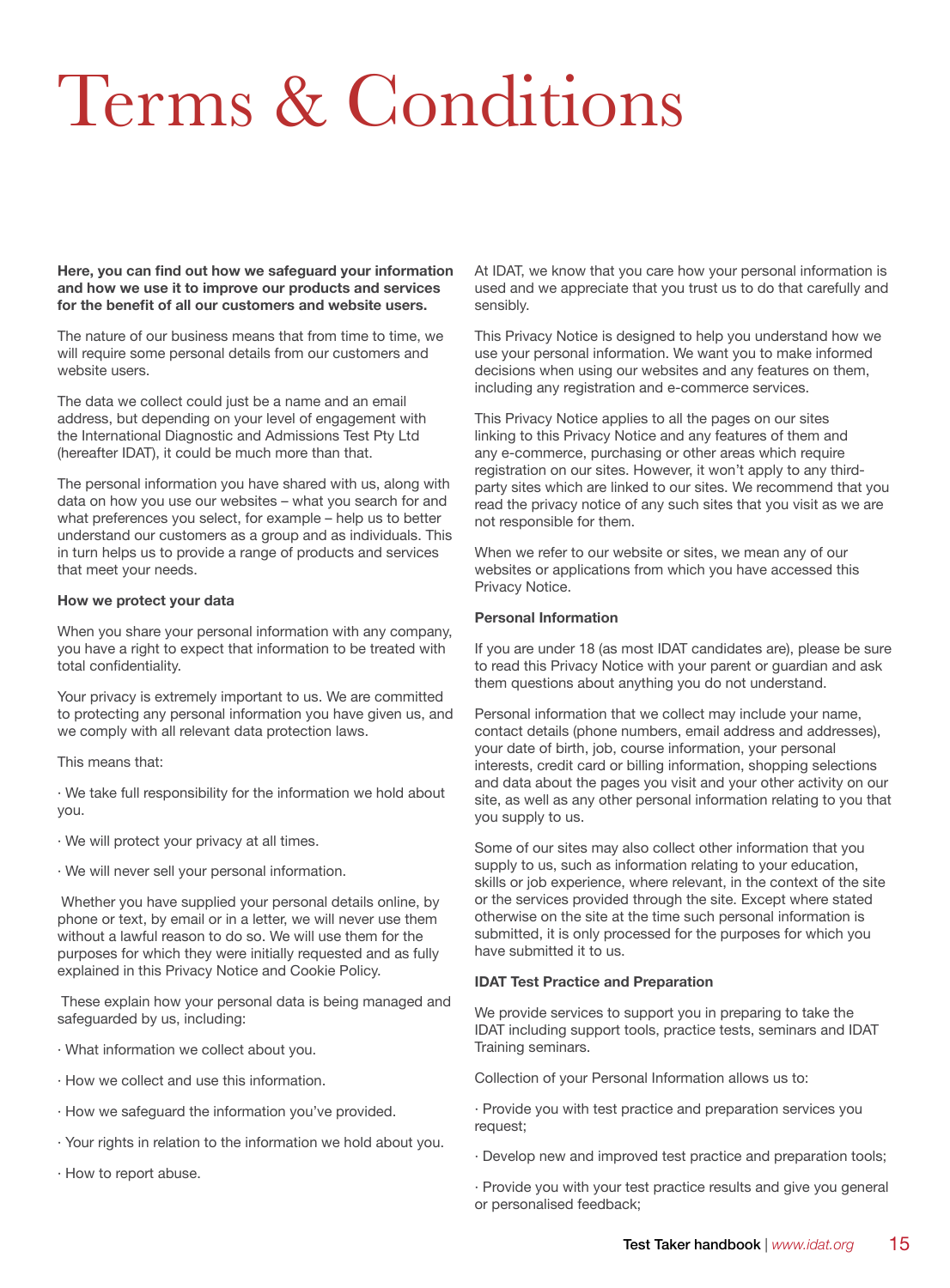· With your consent, inform you of and provide you with information on the services we provide (including events and opportunities to participate in projects/programs);

- · Manage our internal business operations; and
- · Respond to your questions.

#### **Other Dealings with IDAT:**

Other ways you may deal with IDAT include:

· Registering your interest in being engaged as consultants or employees;

- · Submitting a research proposal;
- · Registering with a service offered by IDAT; or
- · Being the representative of a Recognising Organisation.

We will provide specific notice at the point your information is collected. Any unsolicited personal information will be securely destroyed.

#### **Retention**

When the personal information that we collect is no longer required, we will destroy it, delete it in a secure manner, or ensure that the information is de-identified in accordance with our information destruction and de-identification policy, unless we are required by law to retain a copy of the Personal Information or the information is contained in a Commonwealth record.

If we collect your information for IDAT testing or test preparation purposes, we will retain it for up to three years after taking the IDAT or participating in the service, or after your last activity with us.

Facial Scan recognition data is only retained as a binary large object file for 90 days after your test date.

We may also retain certain records for other legitimate reasons (including after your relationship with the IDAT Owner(s) has ended), for example, to resolve any potential disputes, to comply with other reporting and retention obligations, or for the prevention of fraud.

#### **We collect your information in two ways:**

1. Personal information you choose to disclose. You may, for example, provide us with your information when you post something on our site, when you register for any features on our site that require registration, when you contact us (online or offline) or when you order goods or services from us.

2. Information collected by us when you interact with our site, or when you open our email communications. We use cookies (a small piece of computer code that we store for a period of time on your computer or mobile device) and other similar technologies to collect this information.

We will inform you prior to collecting your personal information if it is requested on a voluntary basis and the consequences of not providing voluntary personal information.

In a separate automatic operation, the web server will collect your IP address and browser type and details of the website, application or email communication you came from before entering our site. This information is used to:

· Work out how many times our site has been visited.

· Record which parts of our site have been visited so we can improve the content and layout of the site.

· Understand the effectiveness of our email communications.

We may from time to time supply this data to third parties in an anonymised form for uses in connection with our site.

We use your personal information for a variety of business purposes which are in our legitimate interests ("Business Purposes"), and/or in order to enter into or perform a contract with you ("Contractual"), and/or with your consent ("Consent"), and/or compliance with our legal obligations ("Legal Reasons"). For example, we may use your personal information to:

· To provide you with the relevant services through our applicable site, for Contractual Reasons.

· To process your online purchases, for Contractual Reasons.

· To inform you about and provide more information on products and services offered by us, for our Business Purposes or with your Consent.

· To invite you to participate in surveys, discussions and prize draws and ask for your views on our services via online surveys and discussion forums, for our Business Purposes and/or with your Consent.

· To improve the products and services offered to you for our Business Purposes.

· For marketing for our Business Purposes and/or with your Consent.

· For statistical or analytical purposes for our Business Purposes.

· To detect, prevent or investigate security breaches or fraud for our Business Purposes and/or Legal Reasons.

· Otherwise better meet the needs and preferences of our customers for our Business Purposes.

We will not allow unrelated third parties to use your personal information for marketing without your consent. Where we rely on your consent, you have the right to withdraw it at any time.

We also use personal information to identify types of user, audit how our sites are used, and to help with the strategic development of our sites. When doing so, we remove any direct identifiers.